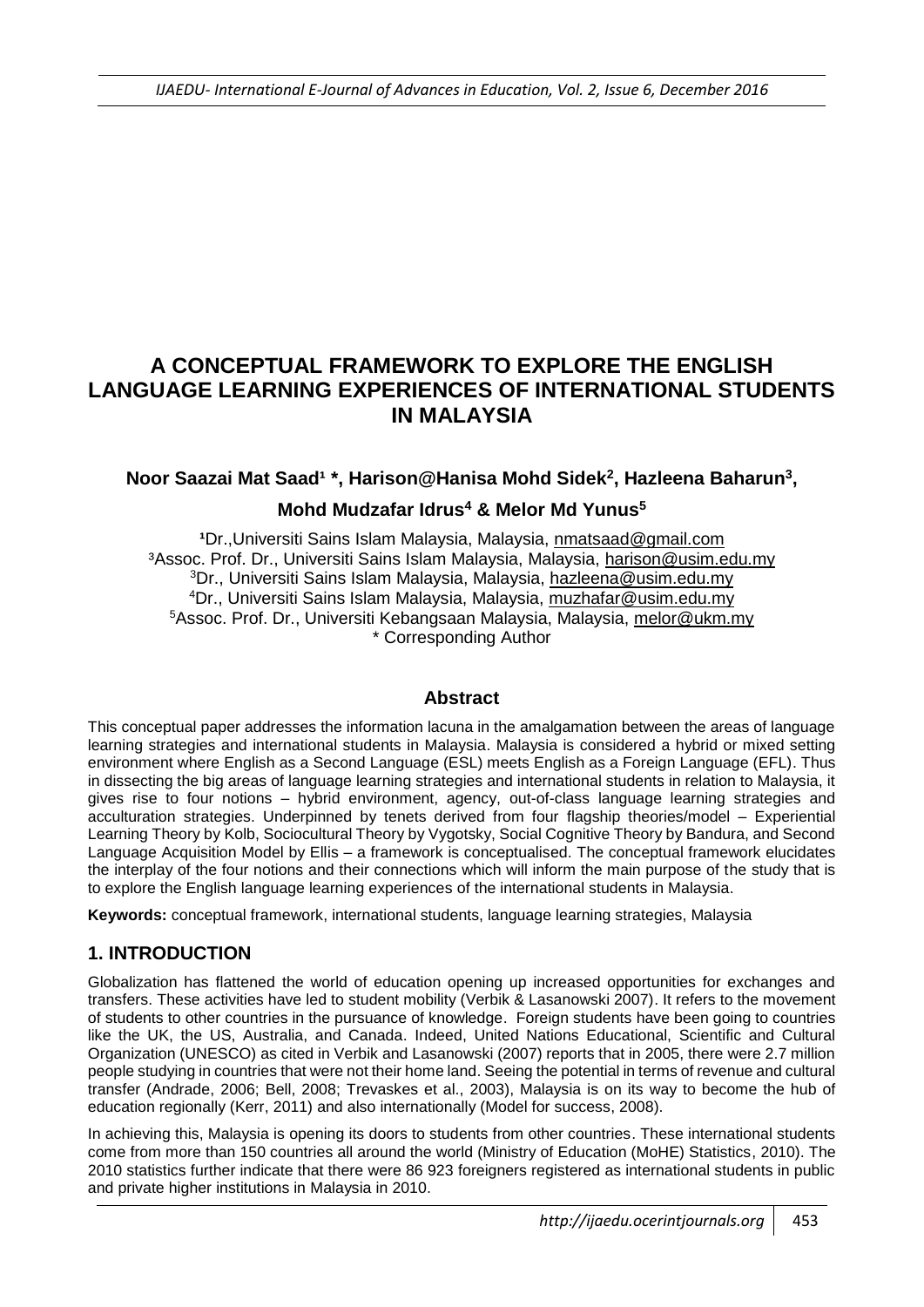The coming of international students into the education institutions in Malaysia would mean that there is a need for a common language for interaction. In this case, English can be the common language as it is the language of technology and second most spoken language in the world (English Language History, n.d). Thus, Malaysian universities have set the English language requirement for international students. Most universities accept International English Language Testing System (IELTS) and Test of English as a Foreign Language (TOEFL) exam scores. However, in many institutions, when these international students do not fulfill the requirement, they will undergo English classes provided by department assigned by the management of the institution. This is the phase that is going to be captured in the study where the experiences of these international students utilizing language learning strategies to learn English are highlighted.

The language learning experiences are not straightforward as international students bring along with them their languages, religions, cultures, conventions, habits and other resources. This diversity provides avenues for all to learn, explore, understand and increase awareness about linguistics and culture differences and thus find a way to interact, accept, survive and even adapt to the plural cultures (Bell, 2008; Schmidt & Jansen, 2005). Thus, it is the intention of this article to present the conceptual framework that underlays the study to unearth the experiences of a group of international students learning the English language in a new academic milieu and how the experience of each participant depicts the acculturation at the end of his/her first semester studies in a public university in Malaysia. The conceptual framework presented in this article is the initial stage of a bigger study.

## **2. PROBLEM STATEMENT**

The backdrop of this study is based on the areas of language learning strategies and international students. Both have a strong body of research; with the former dating back three decades ago (Macaro, 2006; Oxford, 2011b) and the latter began even earlier, for example in 1950s in Australia with the inception of The Colombo Plan (Cuthbert et al., 2008; Dawson & Hacket, 2006). In Malaysia, literature on language learning strategies started to gain momentum in late 1990s with the landmark doctorate study by Mohamed Amin in 1996. On the other hand, research on international students began to take shape when there was a steady flow of them into Malaysia since 1996 (Morshidi Sirat, 2008). The body of literature in Malaysia is still in its first phase (Noor Saazai et. al, 2012) as it touches only on the overall picture of the international students here. However, from the extant literature in Malaysia on language learning strategies and international students, there seems to be a dearth in the conflation of these two areas in relation to Malaysia.

## **3. LITERATURE REVIEW**

This part will succinctly highlight the tenets from the four theories/model and the themes from the areas of language learning strategies and international students that give rise to the four notions (hybrid environment, agency, out-of-class language learning strategies and acculturation strategies) that form the conceptual framework.

## **3.1 Theoretical Underpinnings**

#### *3.1.1 Experiential Learning Theory (ELT)*

This theory highlights the role of experience in the process of learning (Kolb et al., 2000).

In 1984, Kolb listed six characteristics of ELT and Kolb and Kolb discussed them again in 2005. These characteristics are the propositions derived from three earlier theorists – John Dewey, Kurt Lewin and Jean Piaget. The main tenet from ELT that is parallel to the discussion of this study is learning involves transactions between the person and the environment (Kolb, 1984; Kolb & Kolb, 2005). This also echoes in Beard and Wilson's (2007) handbook on ELT that says learning is a 'sense-making process of active engagement between the inner world of the person and the outer world of the environment' (p.2). Kolb et al. (2005) further strengthen this concept by discussing learning space theory that emphasizes the setting that the learner is in; for example, immediate setting which is termed as *microsystem* involving the course and the classroom. Besides the environment, it also takes into account the people around the learner like in *mesosystem* that includes family members. In other words, the concept of environment in ELT also comprises of the people around the learner.

#### *3.1.2 Sociocultural Theory (SCT)*

Lantolf (2000) elucidates six germane tenets of SCT. SCT was propounded by Lev Vygotsky: mediated mind, genetic domains, unit of analysis, Activity Theory, internalization and inner speech, and Zone of Proximal Development (ZPD). However, this study only embraces characteristics from Activity Theory and ZPD. The former proposes that a person behaves and reacts based on his biological, social and cultural needs (Lantolf,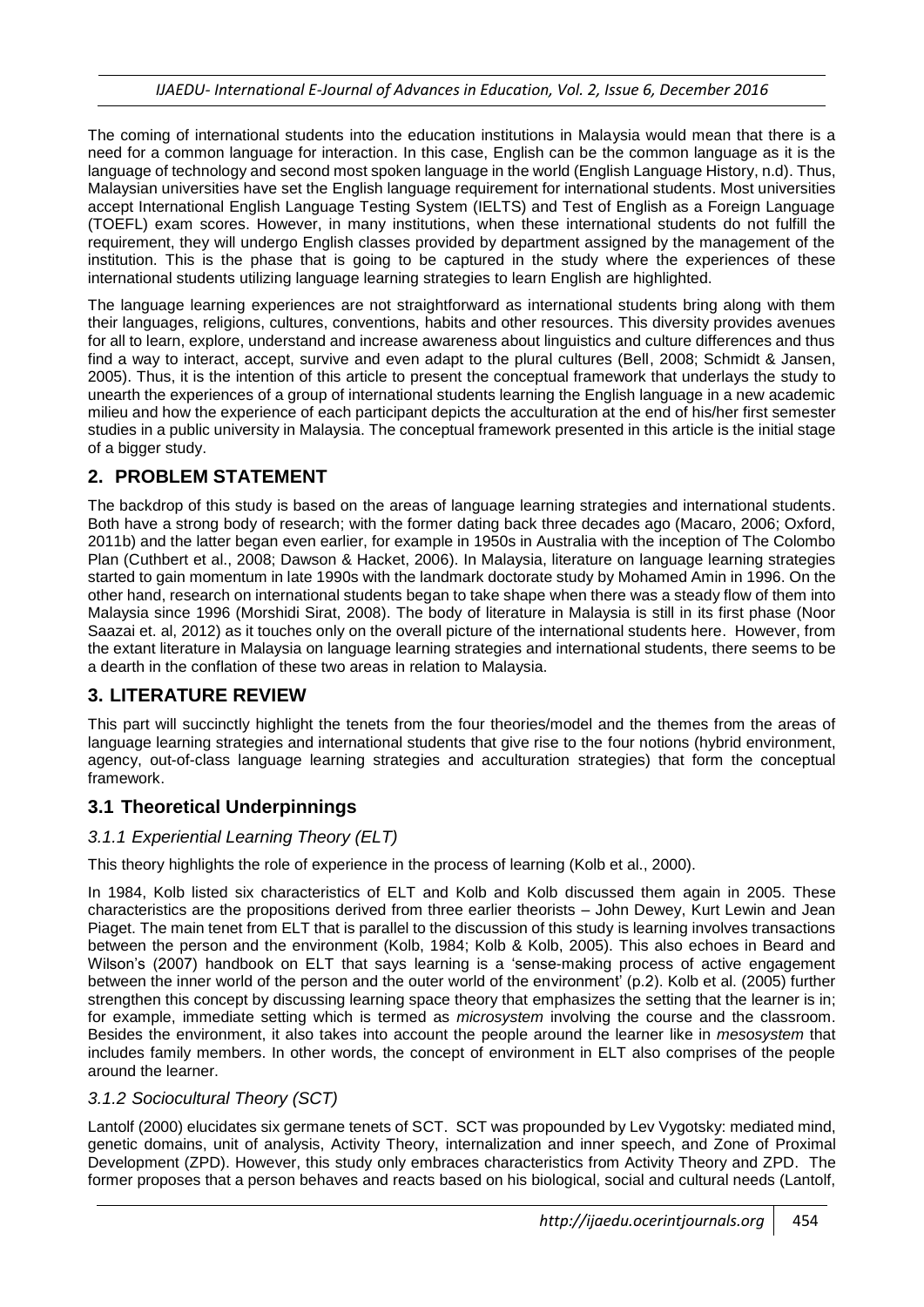2000). The latter, on the other hand, is in line with the concept of mediation which is central to SCT; where the mediator can be a tool or a person (Mamour, 2008). According to Vygotsky (1978), ZPD "is a distance between the actual developmental level…and the level of potential development as determined through problem solving under adult guidance or in collaboration with more capable peers" (p.33). In other words, ZPD highlights the role of other people – teachers and friends, in enhancing the learning process.

#### *3.1.3 Second Language Acquisition Model (SLA)*

A lot of studies on language learning strategies employ the SLA Model by Rod Ellis, 1994 to build the framework for investigating learners' choice or use of language learning strategies; for example Mohamed Amin (1996; 2000), El-Saleh (2002), Zamri (2004), Johari Afrizal (2005), and Izawati @ Siti Zawiyah (2008). This model identifies three sets of dimensions that explain the process of second language learning; individual learner differences, learner strategies, and outcome.

The first set deals with the individual learner differences that come in seven (7) different categories; age, aptitude, motivation, learning styles, beliefs, affective states and personality. In learning the second language, these diverse individuals operate in different situational and social environment which affects the strategies that they choose. The choice of strategies is the second set of the dimensions. Some researchers doing studies on language learning strategies have broken down this set into the type of classification/typology that they have chosen; Zamri (2004) for example has chosen to look at in-class, out-of-class and test preparation, whereas Izawati @ Siti Zawiyah (2008) looks at cognitive, metacognitive, affective, memory, compensation and social. This then goes to the third set which is the outcome. This deals with the level of achievement in attaining the second language. It has a two way relationship with the earlier set. In other words, the result of acquiring the second language depends on the strategies used.

#### *3.1.4 Social cognitive theory*

The core view of this theory is that "mind, body and world function integratively" (Atkinson 2011, p.143). It is to say that the cognitive, physical being and environment affect each other. Moreover, Bandura (2001, p. 2) states that, "human functioning is analyzed as social interdependent, richly contextualized and conditionally orchestrated within the dynamics of various societal subsystems and their complex interplay".

Albert Bandura discussed Social Cognitive Theory in light of the agentic perspective. Being an agent, according to Bandura (2001), is for the person to make things happen with intention. Therefore a person is responsible for one's own development, adaptation and change which depend on the environment and situation. In other words, a person can choose to act or not to act based on a reason or reasons that arise from within that is inspired by or as a resistance towards the world around him.

There are four core features of agency which are associated closely to the mind and body: intentionality, forethought, self-reactiveness, and self-reflectiveness (Bandura 2001, 2005, 2006). These features propel people to have a big role in their own self-development, adaptation and self-renewal with changing times. Being intentional suggests that a person has a reason for doing something or for not doing it. The power to do so is in the hand of that person. In line with that, the second feature – forethought which implies having goals for oneself, provides a reason for the agentic behaviour. Thus, the action or inaction, or selection of action works in tandem with the goals that one has set. However, this should not be like the cliché 'the end justifies the means', where one can do anything to achieve the goal. The third feature, self-reactiveness provides the monitoring factor to the agency that one has. The monitoring is to ensure that one works within one's cognitive and environmental conditions. Self-reactiveness is also related to motivation. The last feature is selfreflectiveness. It is to examine and evaluate the action to be taken or not to be taken. So, in exercising agency, a person is a planner, forethinker, motivator, self-regulator and self-examiner with high self-efficacy (Bandura, 2001).

## **3.2 Language Learning Strategies (LLS)**

Language learning strategy is seen to be a facilitating technique to ease language learning. Its orchestrated and effective usage leads to success in language learning (Kashefian-Naeeini et al., 2011; Su, 2005; Vann & Abraham, 1990; Oxford, 1990). One of the most prominent proponents of this area, Oxford (2011b) posits that the field of LLS is influenced by three landmark concepts in the education world: Piaget's cognitive processes, self-regulation theory by Vygotsky and self-governance or better known as the autonomy concept in 1990s. All these concepts are underpinned by the notion of learners' individuality which has myriad of interrelating factors; thus opening doors to research spanning all over the world and investigating all possible factors and elements from all sides and angles. However, this article will look into only one main area: site of research and participants involved.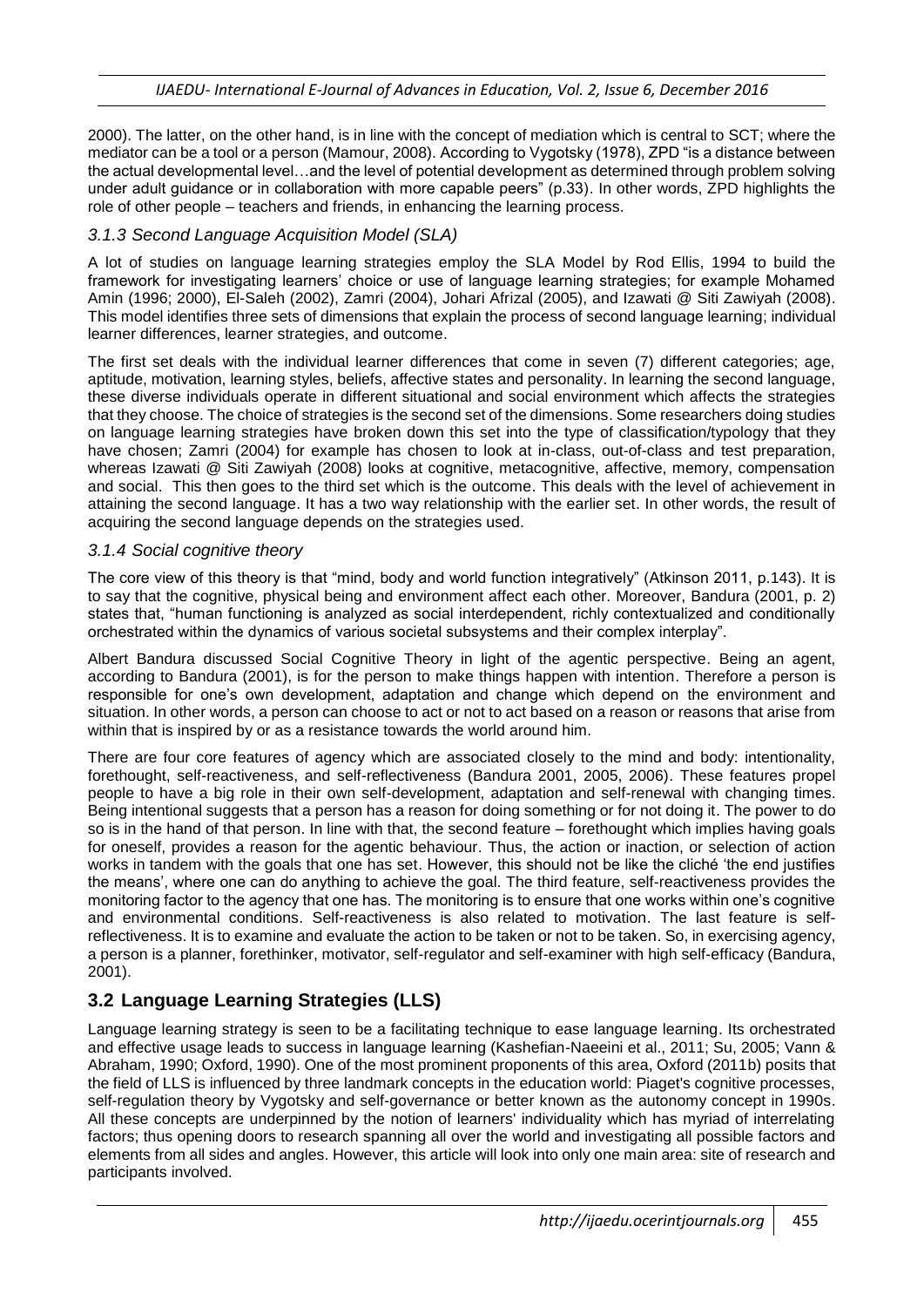Research in LLS has seen variation in many aspects. The most apparent is the site of research and participants involved which implicates the factor of learning environment. It is one of the elements that influence learners' individuality and language learning strategy use. This is explicitly mentioned in studies and research by Oxford (1996, 2011b), El-Saleh (2002), Mohamed Amin (1996, 2000), and Green & Oxford (1995). Besides, the importance of learning environment is evinced by the many studies conducted in different parts of the world as each location provides a unique ambiance for language learning experience, for example Taiwan (Su, 2005), Oman (Adel Abu Radwan, 2011), Turkey (Irgin, 2011), Jordan (El-Saleh, 2002), Indonesia (Johari Afrizal, 2005), Japan (Tanahashi, 2009), Lebanon (Nada, 2006), China (Gu, 2002), Thailand (Pawapatcharaudom, 2007), Korea (Lee, 2003), Palestine (Shmais, 2003), Iran (Kashefian-Naeeini & Nooreiny, 2010) and Malaysia (Mohamed Amin, 2000; Kamarul Shukri et al., 2009; Manprit & Mohamed Amin, 2011; Zamri, 2004).

In light of the research site and participants involved in learning English as a second or foreign language, the studies can be broken down into three big groups. Firstly, the nationals studying English as a second or foreign language in their own countries as in the cases of Malaysians studying English in Malaysia and Japanese learning English in Japan; and secondly, the students of other nationalities studying English in Englishspeaking countries like studies done by Bernat et al. (2009), Gao (2006), Griffiths (2003) and Wu (2011) involving foreign students in Australia, Britain, New Zealand and America, respectively. The third group also consists of students of other nationalities studying English but not in English-speaking countries. Instead, they study English in 'hybrid'-speaking countries (Mohamed Amin, 2000; Green & Oxford, 1995) like Puerto-Rico. When the studies are tabulated in this manner, it can be surmised that while there is a conglomeration of studies for the first two groups; there is a paucity of research in the third group.

There are many classifications of strategies advocated by the gurus in the field of LLS, for instance Bialystok (1978), O'Malley & Chamot (1990), Oxford (1990) and Mohamed Amin (2000). Each has a cognizance of strategies used by students in their social surroundings; they are termed as social strategies (Oxford, 1990), out-of-class strategies (Mohamed Amin, 2000) and included under socio-affective strategies, inference strategies and extended practice strategies by O'Malley & Chamot (1990), Bialystok (1978) and Tragant & Victori (2012) respectively. Thus, out of the many classifications listed in the literature, this study looks at the out-of-class strategies category as it is in line with this research that accentuates the importance of learning environment.

## **3.3 Hybrid Environment**

Although it has been "said" in literature on English in Malaysia that English is a second language (ESL) in Malaysia (Thirusanku & Melor, 2011, p. 2); (other examples are Foo & Richards, 2004; Murugesan, 2003), the reality is not very clear cut such that not everyone is able to converse in English and not every place is Englishfriendly. English is learnt and used instrumentally (Mohamed Amin 2000; Lee Su Kim et al. 2010) for example to excel in exams and land a good-paying job. Furthermore, drawing from Green and Oxford's (1995, p.268) description of Puerto Rico, the environment on that island is branded as hybrid because "a great deal of potential English input is available for learners who wish to take advantage of it [Thus, it is ESL]. On the other hand, Puerto Rican learners can easily survive without using English for communication, so the island might in this respect appear to have characteristics of an EFL [English as a foreign language] setting". It is of a similar case with Malaysia because Malaysian learners can survive without using English but in the case of this study; can the international students survive too? And if they do, how do they survive? Thus, it is intriguing to discover how these sojourners use English in their out of class activities in relation to language learning.

## **3.4 International Students (Iss)**

The students of other nationalities or foreign students as mentioned earlier are better known as International Students (henceforth ISs). ISs are students who have crossed geographical borders in pursuit of education. Their destination is usually the English-speaking countries like the UK, the US and Australia (Arkoudis & Tran, 2007; Harman, 2005). There is a strong growth of research regarding them in these countries and the issues addressed range widely; for instance; preparation in adaptation to new environment (Carroll, 2005; Myles & Cheng, 2003); transition period (Guilfoyle & Harryba, 2009; Hellsten, 2008; Andrade, 2006); problems faced by ISs (Sawir, 2005; Novera, 2004); motivation and global issues (Jiang et al., 2009; Sayers & Franklin, 2007); and programme intervention (Sakurai et al., 2009). There are two broad themes emerging from these studies: social and academic matters. Both issues affect each other but this study concentrates on the latter.

Research on ISs concerning their academic matters has highlighted controversial issues like 'soft-marking', plagiarism and their general inability to cope with western way of studying (Birrell, 2006; Doherty & Singh, 2005; Trevaskes et al., 2003). Moreover, the lack of their English skills has caused concerns as documented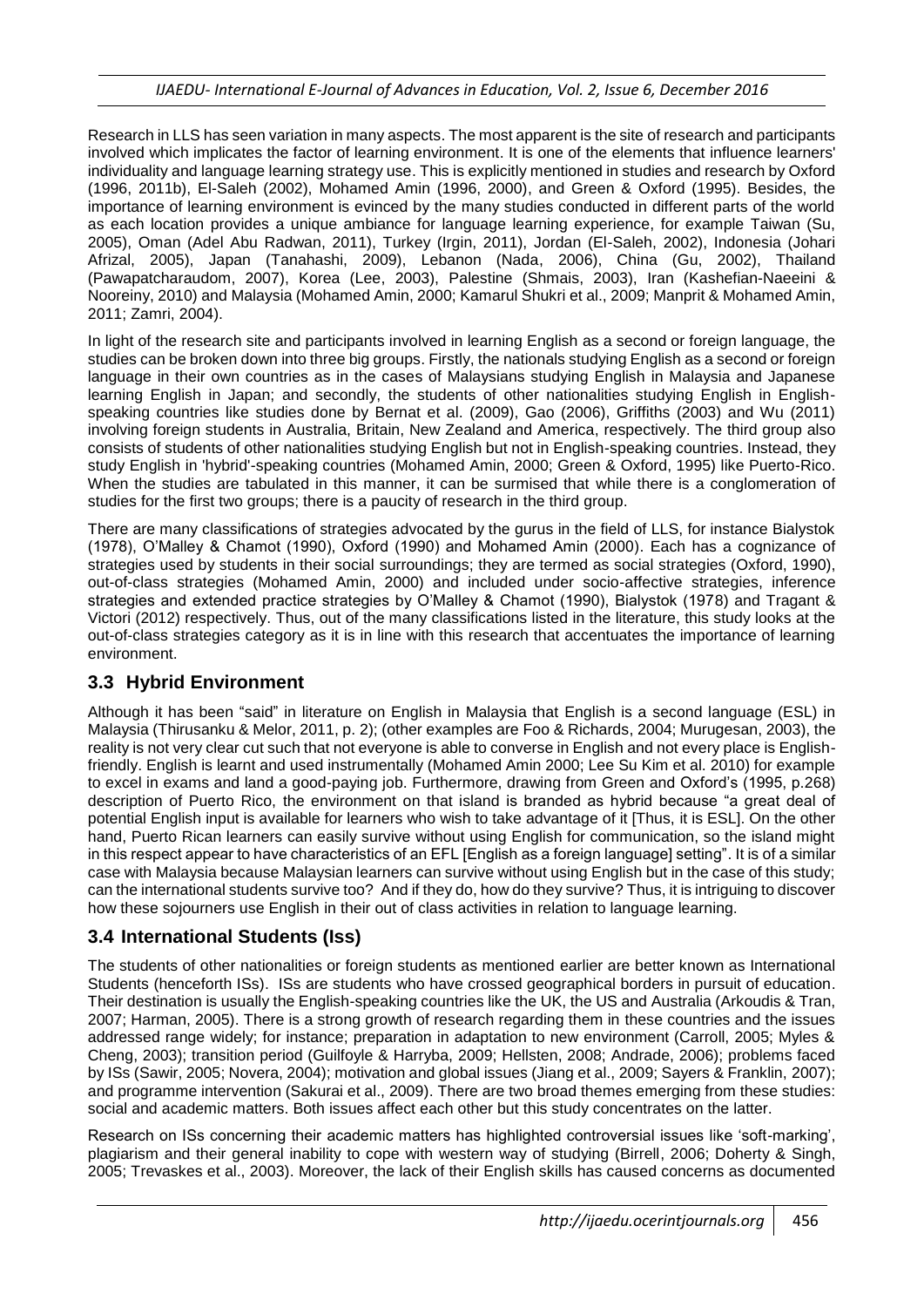by Ballard and Clanchy (1997) and Bradley and Bradley (1984). These studies might be decades old but the concern for the ISs' low proficiency level of English still prevails in current writings, for example Andrade (2006), Ferman (2003), and Thompson (2009).

Although not an English-speaking country, Malaysia, like other receiving countries, puts emphasis on English as it is the language to be used in the academic milieu. Furthermore, Yusliza and Chelliah (2010) propose proficiency in the English language as one of the seven variables that can predict the adaptation level of ISs in Malaysia. Mapping the discussion of ISs in the abovementioned studies onto the scenario in Malaysia; ISs need to obtain, for example, at least a 5.5 for IELTS to secure a place in a Malaysian higher institution. However, some are accepted into the university or higher learning institution without taking IELTS or other English language tests or the score that they get does not fulfill the language requirement as stipulated by the university but their offer is conditional. In cases like this, they need to undergo an English course at the university.

Currently, a big portion of literature about ISs in Malaysia deals mainly about their demographic information and the reasons for their decision to study here (for example Zainurin & Muhamad Abduh (2011); Rohana Jani et al. (2010); Mohd Taib et al. (2009); Rohaizat et al. (2011)). A very insignificant number of studies has actually examined the problems among ISs in Malaysia for instance; Alavi & Syed Mohamed (2011); Mousavi & Kashefian-Naeeni (2011); Zuria et al. (2010); Khairi & Rechards (2010); Manjula & Slethaug (2011). A few of these studies have highlighted that English language is a problem for ISs. The participants in a study by Zuria et al. (2010), for instance, have highlighted that Malaysians do not speak English, Malaysians speak English with Malay accent, and lack of English usage on signage and documents. Thus, it is worthwhile to look into ISs English language learning experiences in Malaysia.

### **3.5 Acculturation**

Acculturation is a term defined as "socio-cultural adjustment and acquisition of dominant cultural norms by members of a non-dominant group" (Gul & Kolb, 2009, p.1). Therefore, it implies that the members of the minority group experience changes in dealing with the new environment. The changes are seen in five general aspects according to Berry et al. (1987): physical changes like a new place to live; cultural changes; different sets of social relationships; biological changes like new nutritional status and changes in one's psychology, behaviour and mental health status. Among the abovementioned elements, this proposed study is directly and largely linked to the change in 'behaviour' in the ISs' language learning experience as seen in their language learning strategy use. Thus, although the discussion on acculturation can be associated with other aspects like culture and psychology; this study only looks at the ISs' acculturation into their academic milieu.

Berry (2005) cautions that acculturation process is not identical for each individual as it depends on many factors, for example attitudes and behaviours. Mapping it onto the proposed study, it is how the ISs feel towards assimilating into the new academic environment and what they actually do to assimilate. Their attitudes and behaviours will be determined by the analysis of their language learning strategy used and agency exercised.

Since acculturation occurs differently for individuals, Berry (2005) posits four variations termed as Acculturation Strategies; integration, assimilation, separation and marginalization. These strategies are placed on two continuums. Each continuum has a pair of contradictory strategies. This is illustrated by Figure 1.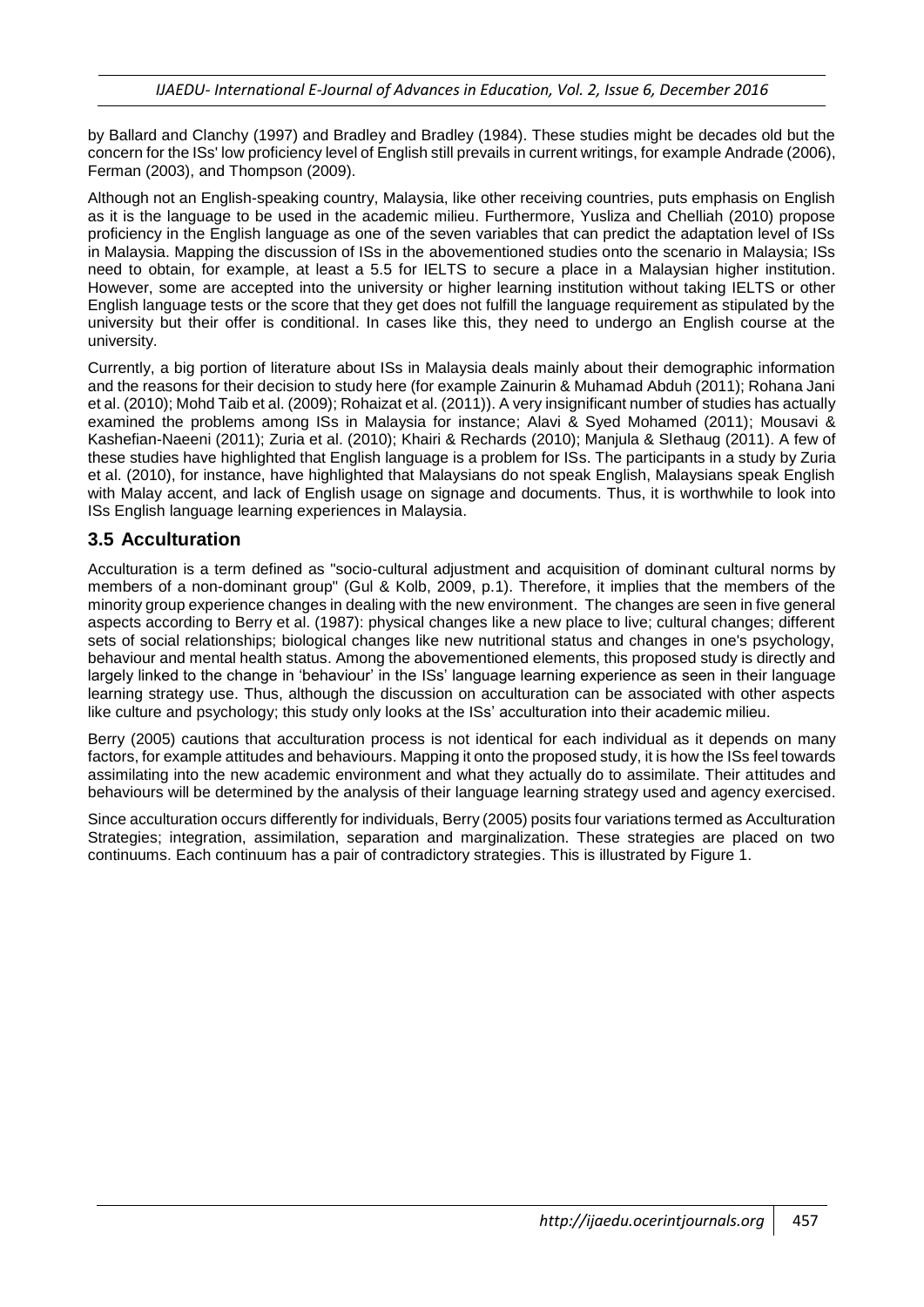

Figure 1: Four acculturation strategies adapted from Berry (2005)

The horizontal continuum is about the attitude of ISs towards own old habits (in this case, the language learning strategy use in home country) - whether to retain old habits or move away from them. The vertical continuum is about the attitude of IS in embracing new habits (in this case, the language learning strategy use to suit the new environment) or rejecting them. The first strategy, integration suggests that an IS retains old habits and also embodies new ones. Whereas, if an IS leaves old habits and embraces new ones totally, then, the strategy is assimilation. On the other hand, separation strategy is when an IS does not want to adapt to the new habits and prefers to maintain his/her old ones. And lastly, if an IS does not prefer both, then he or she is using the marginalization strategy in acculturation. The acculturation strategy that is employed by each IS is determined by the comparison of out-of-class language learning strategy use in home country and in Malaysia by the end of the period of this study.

## **3.6 Agency**

According to Davies (1990), having agency is being able to set a goal and plan "a line of action, know how to achieve it and have the power and authority and right to execute it" (p.343). It is a concept that cuts across the fields of LLS and ISs. This is because in employing language learning strategies and going through acculturation as an international student; one has a goal that is to learn the English language and be able to function in the new environment, respectively. Hence, having or exercising one's agency suggests the push from within oneself that is influenced by the need of an end to be fulfilled and the action taken is within the permitted perimeter of the environment. In exercising one's agency, one can resist, negotiate, change and transform oneself (Pavlenko & Blackledge, 2004) in order to meet the goal.

From research done involving agency and ISs, two elements have been gathered to be prevalent in their exercise of agency: imagined community and investment. Studies by Arkoudis and Love (2008) and Gu (2008) are examples of the former; while Gao et al. (2008) and Pierce (1995) discuss the latter. As an illustration, Arkoudis and Love (2008) found that the lack of use of English among students in a Mathematics class was due to their 'imagined community' because they foresaw that English would not be totally important in their future. In other words, they visualized that English would be secondary when they pursued their future endeavors in Mathematics, thus there was little need for them to be speaking the language. And on the element of investment, a study by Gao et al. (2008) is a good example. It is about Chinese students from Mainland China studying in a Hong Kong university setting up a group to practice and use English to upgrade their command of the language. The first writer, who was also one of the participants, revealed the effort put in and the time spent in pursuing their goal in being competent in the language. The effort and time are considered the 'investments' put in.

Furthermore, a qualitative study in LLS reported by Oxford et al. in Oxford (2011a) discovers that the student's lack of ability to handle second language learning crisis is due to among others, lack of 'investment'. As discussed above, 'investment' is an element related to agency. Hence, this suggests that the notion of agency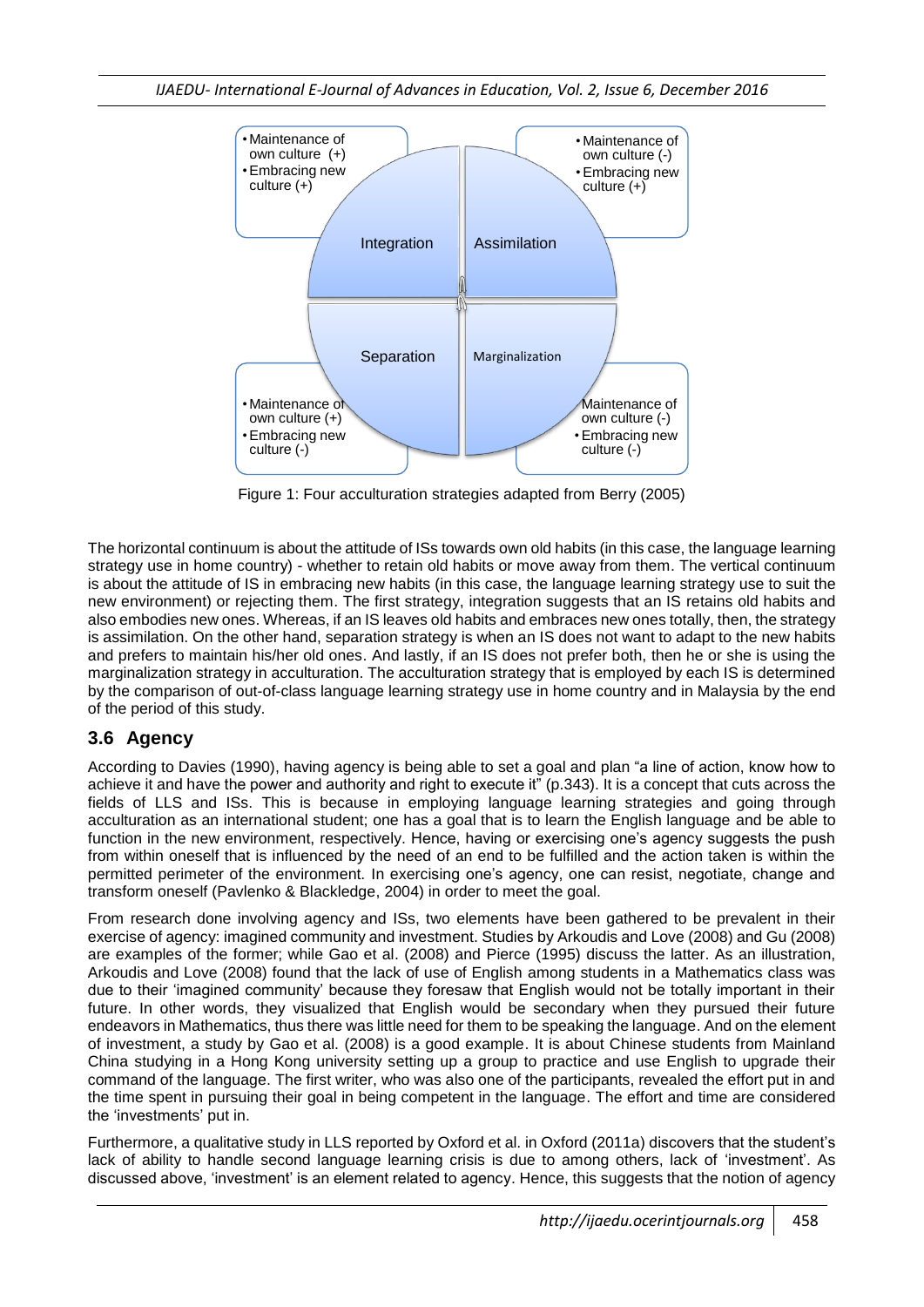can be utilized to explain the choice and usage of LLS.

In encapsulation, using the definition by Bandura (2001; 2005; 2006) that posits personal human agency, the notion of agency can be seen in both fields discussed earlier. In fact, the studies cited show the existence of connection between agency and issues on ISs; and agency in LLS. Thus, agency is one of the aspects that differentiate the individual's English language learning experiences in this study.

## **4. CONCEPTUAL FRAMEWORK**

Espousing from the four theories/model of ELT by Kolb, SLA Model by Ellis, SCT by Vygotsky and Social cognitive Theory by Bandura; and the themes discussed above, the conceptual framework illustrates the relationship among the notions of hybrid environment, agency, out-of-class language learning strategies and acculturation strategies. This part begins with a discussion on the smaller elements in each notion and then proceeds to establish the connections that exist among the notions. Both the notions and the connections are visualised in Figure 2.



Figure 2 : Conceptual Framework

With the aim to explore the English language learning experiences of ISs, and looking through the lenses of the ELT, SCT and Social cognitive Theory; the integration of mind, body and environment happens in the process of learning. Thus, the big picture here is the environment. 'Environment' in this study encompasses Malaysia as the place of study and a Malaysian public university as the institution. Both Malaysia and the institution provide a hybrid environment for international students where ESL meets EFL. Furthermore, being in an institution, the environment involves aspects like the academic conventions, the classroom culture, and the activities in the institution, the lecturers and the peers.

With the importance of environment established as the backdrop of the study, the discussion moves on to the process of language learning. In illuminating this, the SLA Model is adapted. There are three sets in the process. The first set is individual differences which in this conceptual framework are made up of personal human agency as advocated by Bandura (2001, 2005) in his Social cognitive Theory. The exploration of human agency involves knowing the person's motivation, goals in the learning process and one's will to adapt to the new environment – to use all resources in achieving the goals.

The second set is as specified in the original model by Ellis in 1994. This study also uses LLS as the bridge in learning. However, the focus is on one type of strategy – out-of-class language learning strategies. It is significant as to illustrate the influence of the hybrid environment on the strategies chosen.

The third set in the adapted model is the acculturation strategies. Acculturation is an inevitable process for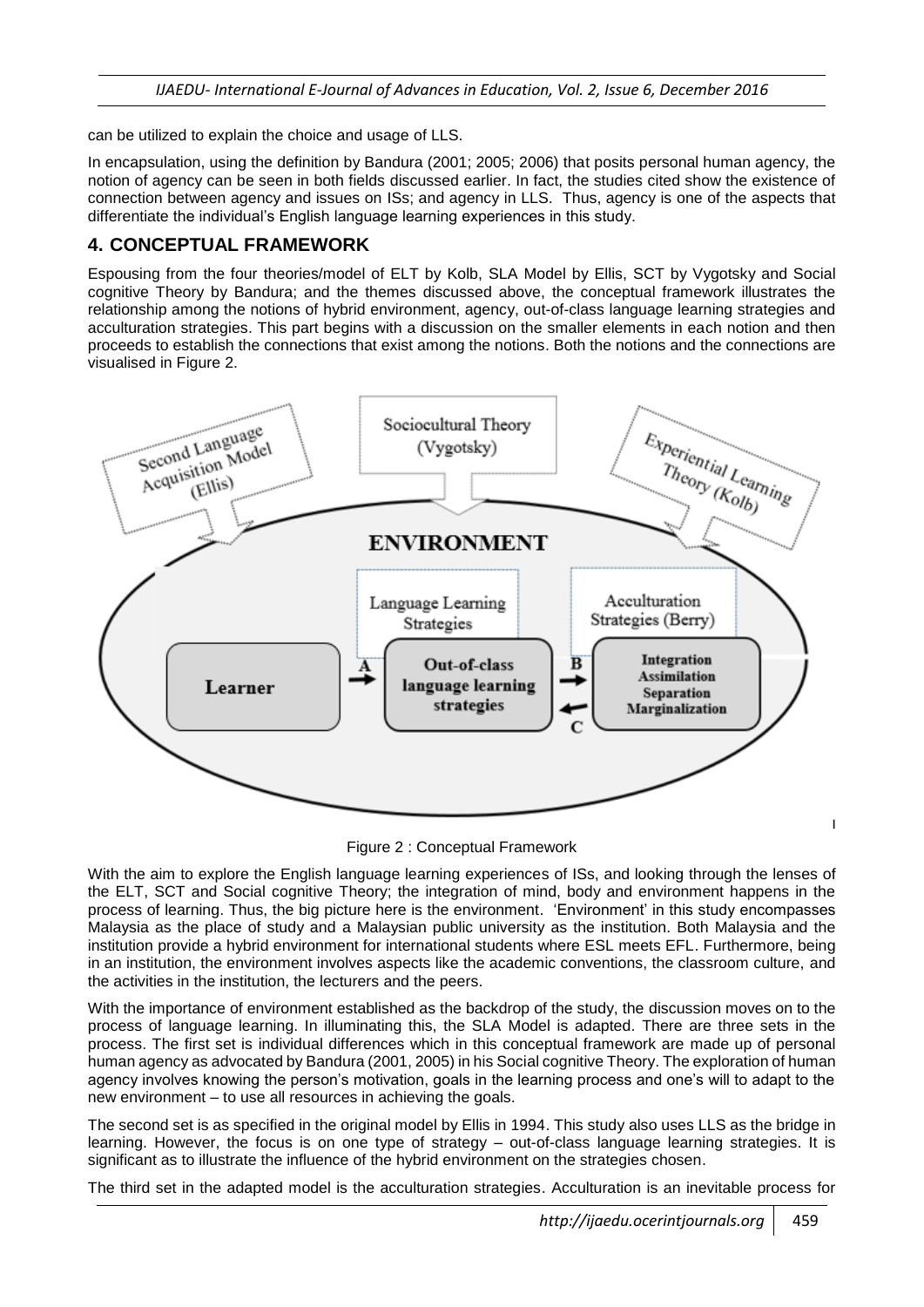international students as they try to adapt to the new environment. However, each goes through acculturation differently. This set lists four (4) acculturation strategies that might be embraced by the students at the end of this study. They are integration, assimilation, separation and marginalization.

The notions in the conceptual framework are meaningless without the elucidation of how they are connected. Referring to Figure 2, firstly, it is clear that the process of learning for the international students occurs in the hybrid environment as the three sets of dimensions are located in the big oval representing the environment. This also portrays the influence of setting on the language learning process of ISs. Secondly, arrow A indicates the relationship between individual personal agency and the strategies used. Then, arrow B shows the connection between the out-of-class strategies used and the acculturation strategies that the students adopt. This is seen in the maintenance and/or rejection of the old (in home country) and new (in Malaysia) language learning strategies. Lastly, the study is also interested in exploring the two-way relationship between the acculturation strategies and the two notions: language learning strategies and agency (shown by arrow C). This is to be done by narrating the process undergone by students who have used different acculturation strategies and this serves as the answer to fulfill the purpose of exploring how ISs experience English language learning in a hybrid environment.

## **5. CONCLUSION**

The conceptual framework presented in this article is an initial but crucial part of a bigger research. This article has emphasised the tenets from four theories/ model that underpin the study and discussed the major themes of language learning strategies (LLS) and international students (ISs) with their peripheral aspects of hybrid environment, acculturation and agency. The deliberation of both the theories and themes has highlighted the four notions (hybrid environment, agency, out-of-class language learning strategies and acculturation strategies) that become the pillars of the conceptual framework in exploring the English language learning experiences of international students in Malaysia.

## **REFERENCE LIST**

- Adel, A. R. (2011). Effects of L2 proficiency and gender on choice of language learning strategies by university students majoring in English. Asian EFL Journal Quarterly, 13(1), 114-162.
- Alavi, M., & Mansor, S. M. S. (2011). Categories of Problems among International Students in Universiti Teknologi Malaysia. Procedia- Social and Behavioral Sciences, 30, 1581-1587. doi: 10.1016/j.sbspro.2011.10.307
- Andrade, M. S. (2006). International students in English-speaking universities: Adjustment factors. Journal of Research in International Education, 5(2), 131-154.
- Arkoudis, S., & Love, K. (2008). Imagined communities in senior school mathematics: Beyond issues of English language ability. The Asia Pacific Communication: Special issue Chinese students: Perspectives on their social, cognitive, and linguistics investment in English medium interaction, 18 (1), 71-90.
- Arkoudis, S., & Tran, L.T. (2007). International students in Australia: Read ten thousand volumes of books and walk ten thousand miles. Asia Pacific Journal of Education, 27(2), 157-169.
- Atkinson, D. (2011). A sociocognitive approach to second language acquisition: How mind, body, and world work together in learning additional languages. In: Atkinson, D. (ed.). Alternative approaches to second language acquisition. New York: Routledge, 143–166.
- Ballard, B. & Clanchy, J. (1997). Teaching international students : A brief guide for lecturers and supervisors, Deakin: IDP Education Australia.
- Bandura, A. (2001). Social Cognitive Theory: An Agentic Perspective. Annual Review Psychology, 52, 1-26.
- Bandura, A. (2005). The evolution of social cognitive theory. In K. G. Smith & M. A. Hitt (Eds.), Great Minds in Management (pp. 9-35). Oxford: Oxford University Press.
- Bandura, A. (2006). Toward a Psychology of Human Agency. Perspectives on Psychological Science, 1(2), 164-180.
- Beard, C., & Wilson, J. P. (2007). Experiential Learning: A Best Practice Handbook for Educators and Trainers (2nd ed.). New Delhi: Kogan Page.
- Bell, M. (2008). Exploring fieldwork for study abroad sojourners. In M. Hellsten & A. Reid (Eds.), Researching international pedagogies (pp. 129- 150), Dordrecht : Springer.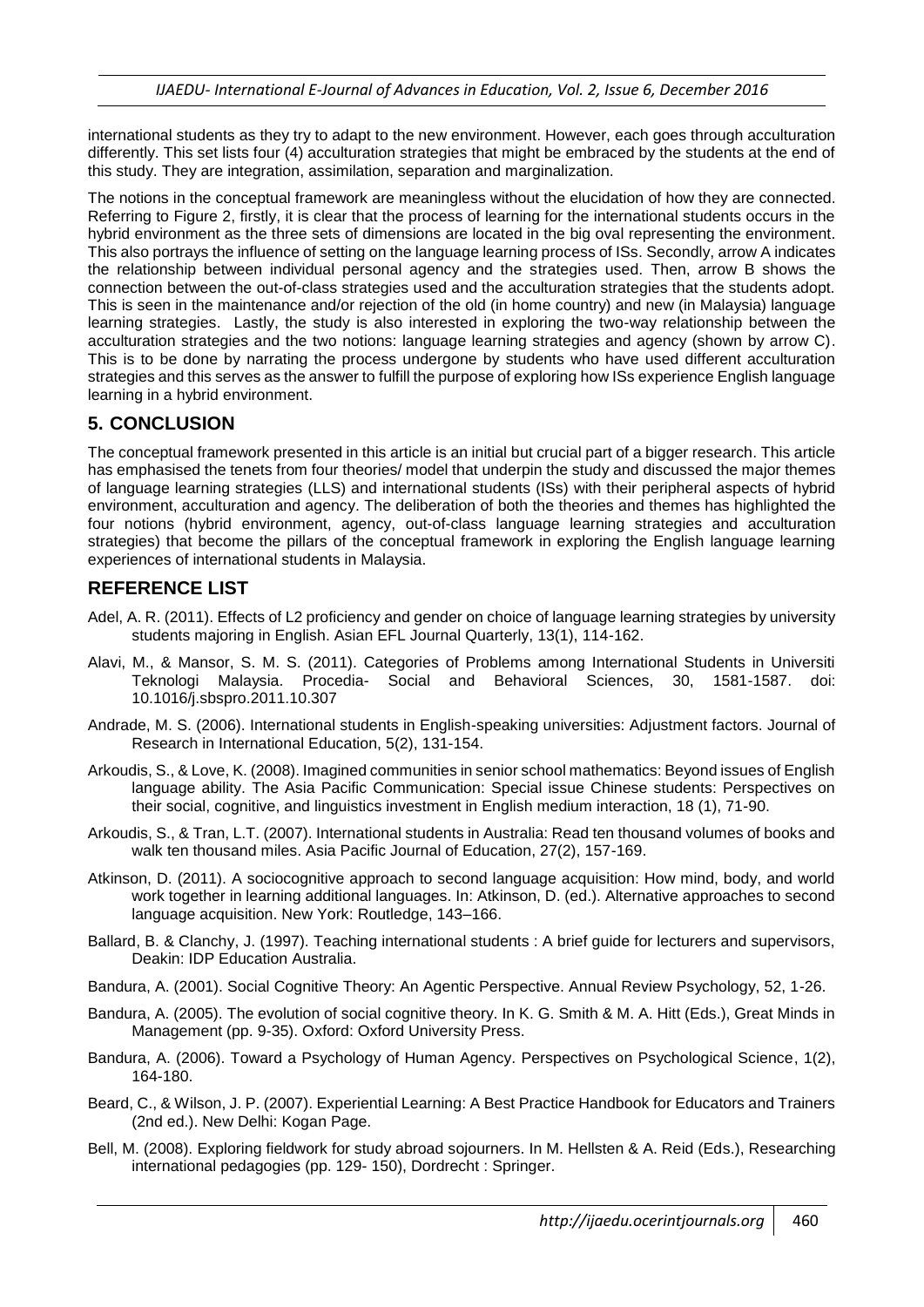- Bernat, E., Davies, M., & Ritchie, C. (2009). Language learning strategies of international students: Five Australian universities investigated. A study funded by Australian Learning & Teaching Council (A. L. T. Council, Trans.). Australia.
- Berry, J.W. (2005). Acculturation: Living successfully in two cultures. International Journal of Intercultural Relations, 29, 697-712.
- Berry, J.W., Kim, U., Minde, T., & Mok, D. (1987). Comparative studies of acculturative stress. International Migration Review, 21(3), 491-511.
- Bialystok, E. (1978). A theoretical model of second language learning. Language Learning 28: 69-83.
- Birrel, B. (2006). Implications of low English standards among overseas students at Australian universities. People and Place, 14(4), 53-64.
- Bradley, D., & Bradley, M. (1984). Problems of Asian students in Australia: Language, culture and education. Canberra: Government Publishing Service.
- Caroll, J. (2005). 'Lightening the load': Teaching in Enlgish, learning in English. In J. Caroll & J. Ryan (Eds.), Teaching International Students: Improving Learning for all (pp. pp. 35-42). NY: Routledge.
- Cuthbert, D., Smith, W., & Boey, J. (2008). What do we really know about the outcomes of Australian international education? A critical review and prospectus for future research. Journal of Studies in International Education, 12, 255-275.
- Davies, B. (1990). Agency as a form of discursive practice. A classroom scene observed. British Journal of Sociology of Education, 11(3), 341-361.
- Dawson, J., & Hacket, J. (2006). Developing service quality for international students. Paper presented at the Australian International Conference 2006. Retrieved February 15, 2010, from [www.idp.com/aiec](http://www.idp.com/aiec)
- Doherty, C., & Singh, P. (2005). How the West is done: Simulating Western pedagogy in a curriculum for Asian international students. In P. Ninnes & M. Hellsten (Eds.), Internationalizing higher education: Critical explorations of pedagogy and policy (pp. pp. 53-74). Hong Kong: Comparative Education Research Centre.
- Ellis, R. (1994). The Study of Second Language Acquisition. Oxford: Oxford University Press.
- El-Saleh, A. H. E.-O. (2002). Language Learning Strategies employed by Jordanian Secondary School Students Learning English as a Foreign Language. PhD, Universiti Kebangsaan Malaysia.
- English Language History (n.d) Retrieved 18 August 2012, 2012, from http://www.englishlanguageguide.com/english/facts/history
- Ferman, T. (2003). Ways forward in developing the writing skills of international students. In A. J. Liddicoat, S. Eisenchlas & S. Trevaskes (Eds.), Australian perspectives on internationalising education (pp. pp. 39- 52). Melbourne: Language Australia.
- Foo, B., & Richards, C. (2004). English in Malaysia. RELC Journal, 35(2), 229-240.
- Gao, X. (2006). Understanding changes in Chinese students' uses of learning strategies in China and Britain: A socio-cultural re-interpretation. System, 34(1), 55-67. doi: 10.1016/j.system.2005.04.003
- Gao, X., Cheng, H. & Kelly, P. (2008). Supplementing an uncertain investment? Mainland Chinese students practicing English together in Hong Kong. The Asia Pacific Communication: Special issue Chinese students: Perspectives on their social, cognitive, and linguistics investment in English medium interaction, 18 (1), 9-29.
- Green, J. M., & Oxford, R. (1995). A closer look at learning strategies, L2 proficiency, and gender. TESOL Quarterly, 29(2), 261-297.
- Griffiths, C. (2003). Patterns of language learning strategy use. System, 31(3), 367-383. doi: 10.1016/s0346- 251x(03)00048-4
- Gu, M. (2008). Identity construction and investment transformation: College students from non-urban areas in China. The Asia Pacific Communication: Special issue Chinese students: Perspectives on their social, cognitive, and linguistics investment in English medium interaction, 18 (1), 49-70.
- Gu, Y. (2002). Gender, Academic Major, and Vocabulary Learning Strategies of Chinese Efl Learners. RELC Journal, 33(1), 35-54. doi: 10.1177/003368820203300102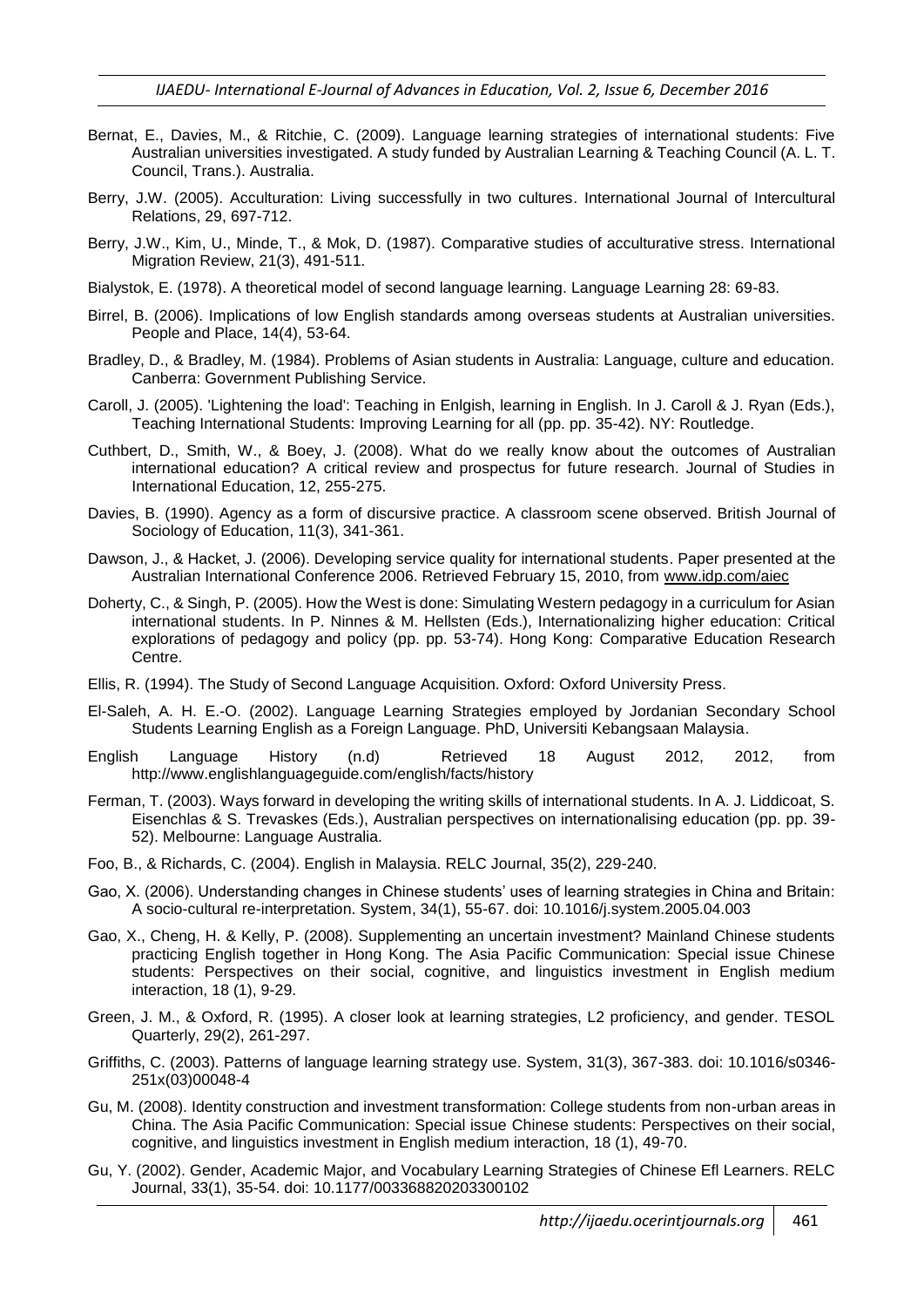- Guilfoyle, A. M., & Harryba, S. (2009). Understanding Seychelles internationa students' social and cultural experiences during transition to an Australian university. The International Journal of Learning, 16(11), 1-22.
- Gul, V., & Kolb, S. (2009). Acculturation, bicultural identity and psychiatric morbidity in young Turkish patients in Germany. Turkish Journal of Psychiatry. 1-7.
- Harman, G. (2005). Internationalization of Australian higher education: A critical review of literature and research. . In P. Ninnes & M. Hellsten (Eds.), Internationalizing higher education: Critical explorations of pedagogy and policy (pp. pp. 119-140). Hong Kong: Comparative Education Research Centre.
- Hellsten, M. (2008). Researching international pedagogy and the forming of new academic identities. In M. Hellsten & M. Reid (Eds.), Researching international pedagogies (pp. pp. 83-98). Dordrecht: Springer.
- Irgin, P. (2011). Listening strategies used by Turkish students learning English as a foreign language: The development of 'Listening Strategy Inventory'. Master, Mersin University, Turkey, Mersin.
- Izawati @ Siti Zawiyah, I. (2008). English Language Strategies Used by Polytechnic Students. Master, Universiti Kebangsaan Malaysia.
- Jiang, M., Green, R. J., Henley, T. B., & Masten, W. G. (2009). Acculturation in relation to the acquisition of a second language. Journal of Multilingual and Multicultural Development, 30(6), 481-492.
- Johari Afrizal. (2005). Language Learning Strategies of EFL University Students at an Indonesian Private University. Master, Universiti Kebangsaan Malaysia.
- Kamarul Shukri, Mohamed Amin, Nik Mohd Rahimi, & Zamri. (2009). Language learning strategies and motivation among religious secondary school students. The International Journal of Language Society and Culture(29), 71-79.
- Kashefian-Naeeini, S., & Nooreiny, M. (2010). A Study of the Use of Language Learning Strategies among Students in Iran. Malaysian Journal of ELT Research, 6, 195-233.
- Kashefian-Naeeini, S., Nooreiny, M., & Hadi, S. (2011). Malaysian ESL Learners' Use of Language Learning Strategies. Paper presented at the 2011 International Conference on Humanities, Society and Culture, Singapore.
- Kerr, I. (2011). Championing the MY Education Brand. Paper presented at the The 15th Malaysia Education Summit 2011, Bandar Sunway, Malaysia.
- Khairi, O. A.-Z., & Rechards, C. (2010). Arab Postgraduate Students in Malaysia: Identifying and overcoming the cultural and language barriers. Arab World English Journal, 1(1), 107-129.
- Kolb, A. Y., & Kolb, D. A. (2005). Learning styles and learning spaces: Enhancing experiential learning in higher education. Academy of Management Learning and Education, 4(2), 193-212.
- Kolb, D. A. (1984). Experiential learning: experience as the source of learning and development: Prentice-Hall.
- Kolb, D. A., Boyatzis, R. E., & Mainemelis, C. (2000). Experiential Learning Theory: Previous research and new directions. In R. J. Sternberg & L. F. Zhang (Eds.), Perspectives on Cognitive, Learning, and Thinking Styles. New Jersey: Lawrence Erlbaum.
- Lantolf, J. P. (2000). Introducing Sociocultural Theory Sociocultural Theory and Second Language Learning (pp. 1-26). Oxford: Oxford University Press.
- Lee, K. O. (2003). The relationship of school year, sex and proficiency on the use of learning strategies in learning English of Korean junior high school students. ASIAN EFL Journal, 1-36.
- Lee, S. K., Lee, K. S., Wong, F. F., & Azizah, Y. A. (2010). The English language and its impact on identities of multilingual Malaysian undergraduates. GEMA Online™ Journal of Language Studies, 10(1), 87-102.
- Macaro, E. (2006). Strategies for Language Learning and for Language Use: Revising the Theoretical Framework.The Modern Language Journal, 90(3), 320-337.
- Mamour, C. T. (2008). The relevance and implications of Vygotsky's sociocultural theory in the second language classroom. ARECLS, 5, 244-262.
- Manjula, J., & Slethaug, G. (2011). The Business of Education : Improving International Student Learning Experiences in Malaysia. Paper presented at the 14th International Business Research Conference, Dubai UAE.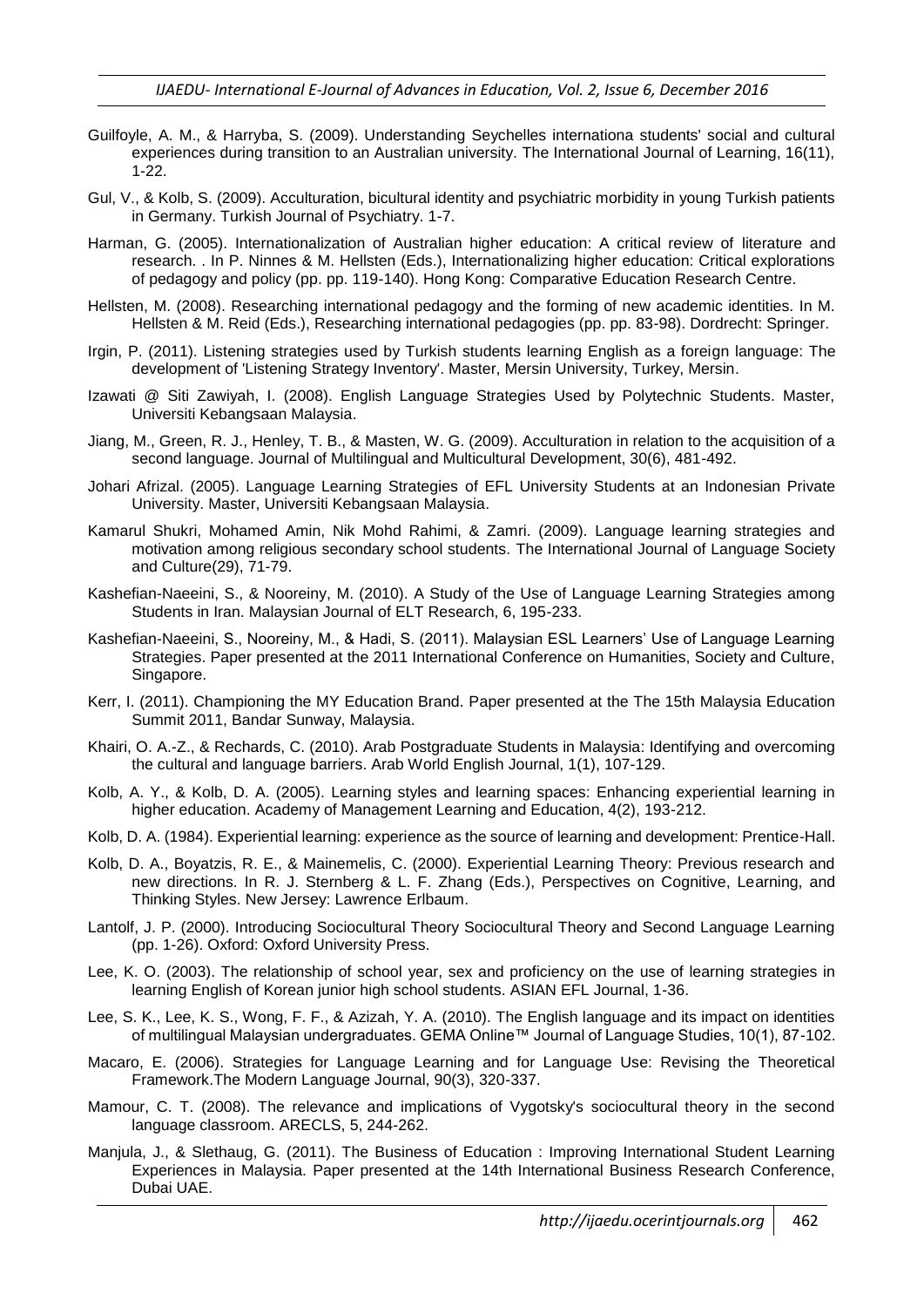- Manprit Kaur, & Mohamed Amin Embi. (2011). The relationship between language learning strategies and gender among primary school students. Theory and Practice in Language Studies, 1(10), 1432-1436. doi: 10.4304/tpls.1.10.1432-1436
- Model for success? Malaysia's recent initiatives to enhance the international competitiveness of its higher education system. (2008) The Observatory on borderless higher education (pp. 1-3). London.
- Mohamed Amin Embi. (2000). Language learning strategies: A Malaysian context. Bangi: Fakulti Pendidikan.
- Mohamed Amin, E. (1996). Language learning strategies employed by secondary school students learning English as a foreign language in Malaysia. PhD, University of Leeds.
- Mohd Taib, H. D., Nik Rahila, D. W. I., Sharimllah, D. R., Anisah, K., & Mohd Shamsuri, M. S. (2009). A study on factors that influence choice of Malaysian institution of higher learning for international graduate students. Journal of Human Capital Development, 2(1), 105-115.
- MoHE (Ministry of Higher Education). (2010). Data Makro Pengajian Tinggi. Retrieved from www.mohe.gov.my/web\_statistik/.
- Morshidi, S. (2008). The impact of September 11 on international student flow into Malaysia: Lessons learned. IJAPS, 4(1), 79-95.
- Mousavi, H. S., & Kashefian-Naeeini, S. (2011). Academic Writing Problems of Iranian Post-Graduate Students at National University of Malaysia (UKM). European Journal of Social Sciences, 23(4), 593- 603.
- Murugesan, V. (2003). Malaysia promotes excellence in English. ESL Magazine, 26-28.
- Myles, C., & Cheng, L. (2003). The social and cultural life of non-native English speaking international graduate students at a Canadian university. Journal of English for Academic Purposes, 2, 247-263.
- Nada, M. S. (2006). The Role of Motivation, Gender, and Language Learning Strategies in EFL Proficiency. Master, American University of Beirut, Beirut.
- Noor Saazai, M.S., Melor M.Y, & Mohamed Amin, E. (2012). Research on international students in traditional host countries and Malaysia: Some potential areas in Malaysia. Paper presented at the 6<sup>th</sup> International Conference on University Teaching and Learning (InCULT) 2012, Concorde Hotel, Shah Alam, 20- 21 November 2012.
- Novera, I. A. (2004). Indonesian postgraduate students studying in Australia: An examination of their academic, social and cultural experiences. International Education Journal, 5(4), 475-487.
- O'Malley, J.M. & Chamot, A.U. (1990). Learning Strategies in second language acquisition. Cambridge: Cambridge University Press.
- Oxford, R. L. (2011a). Teaching and researching language learning strategies. Great Britain: Pearson Educational Limited.
- Oxford, R. L. (2011b). Strategies for learning a second or foreign language. Language Teaching 44(02): 167- 180.
- Oxford, R. L. (1996). Preface: Why is culture important for language learning strategies? In R. L. Oxford (Ed.), Language Learning Strategies Around the World: Cross-Cultural Perspectives (pp. ix-xv). Honolulu: University of Hawaii.
- Oxford, R.L. (1990). Language Learning Strategies: What Every Teacher Should Know. Rowley: Newsbury House.
- Pavlenko, A. & Blackledge, A. (2004). Negotiation of Identities in Multilingual Contexts. Clevedon: Multilingual Matters Ltd.
- Pawapatcharaudom, R. (2007). An investigation of Thai students' English language problems and their learning strategies in the international program at Mahidol University. Master, King Mongkut's Institute of Technology North Bangkok, Bangkok.
- Pierce, B.N. (1995). Social identity, investment, and language learning. TESOL Quarterly, 29(1), 9-31.
- Rohaizat, B., Zubaidah, A., & Siti Falinda, P. (2011). International students choice criteria for selection of higher learning in Malaysian private universities. African Journal of Business Management, 5(12), 4704-4714.